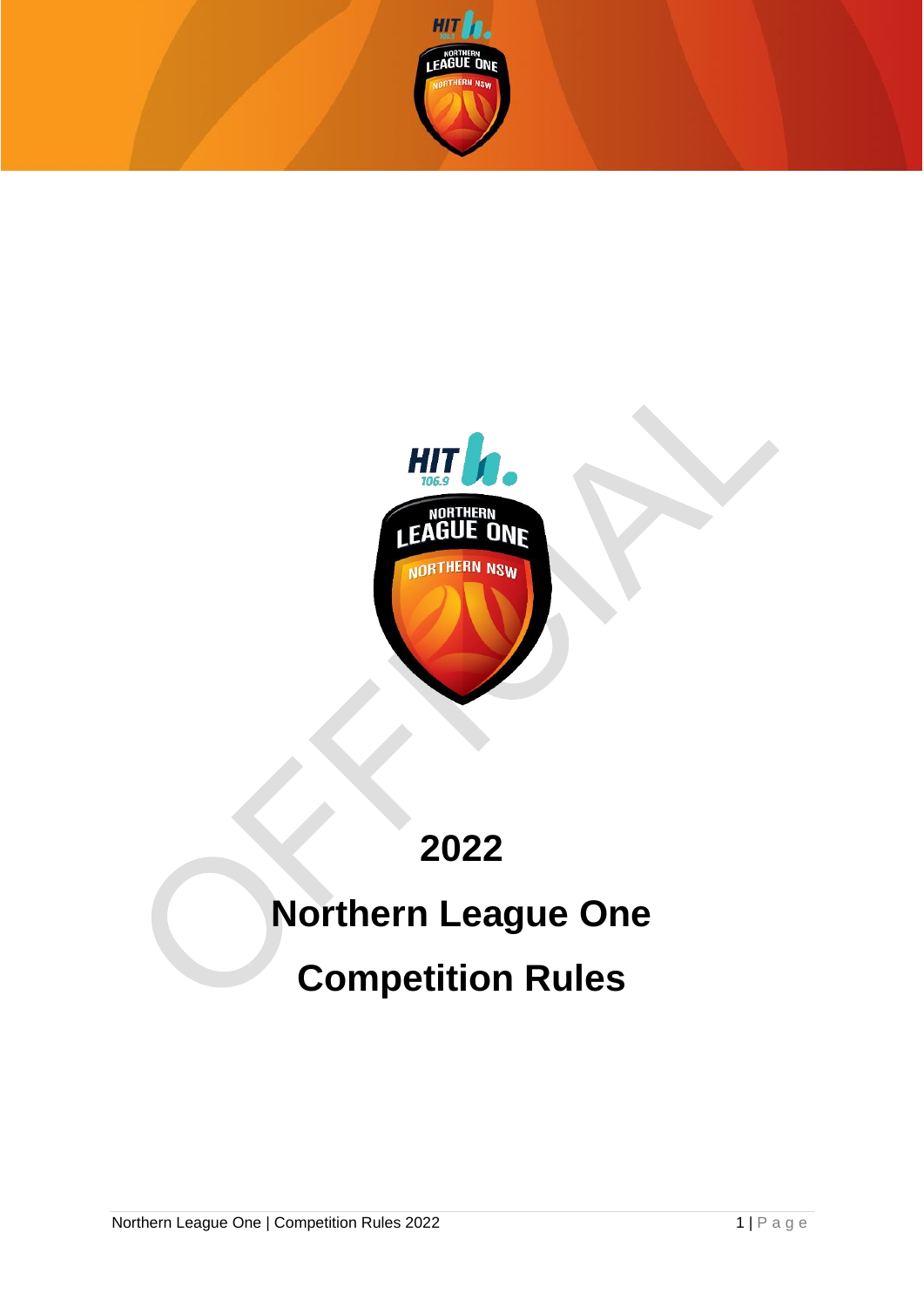

 $\mathcal{L}^{\mathbf{X}}$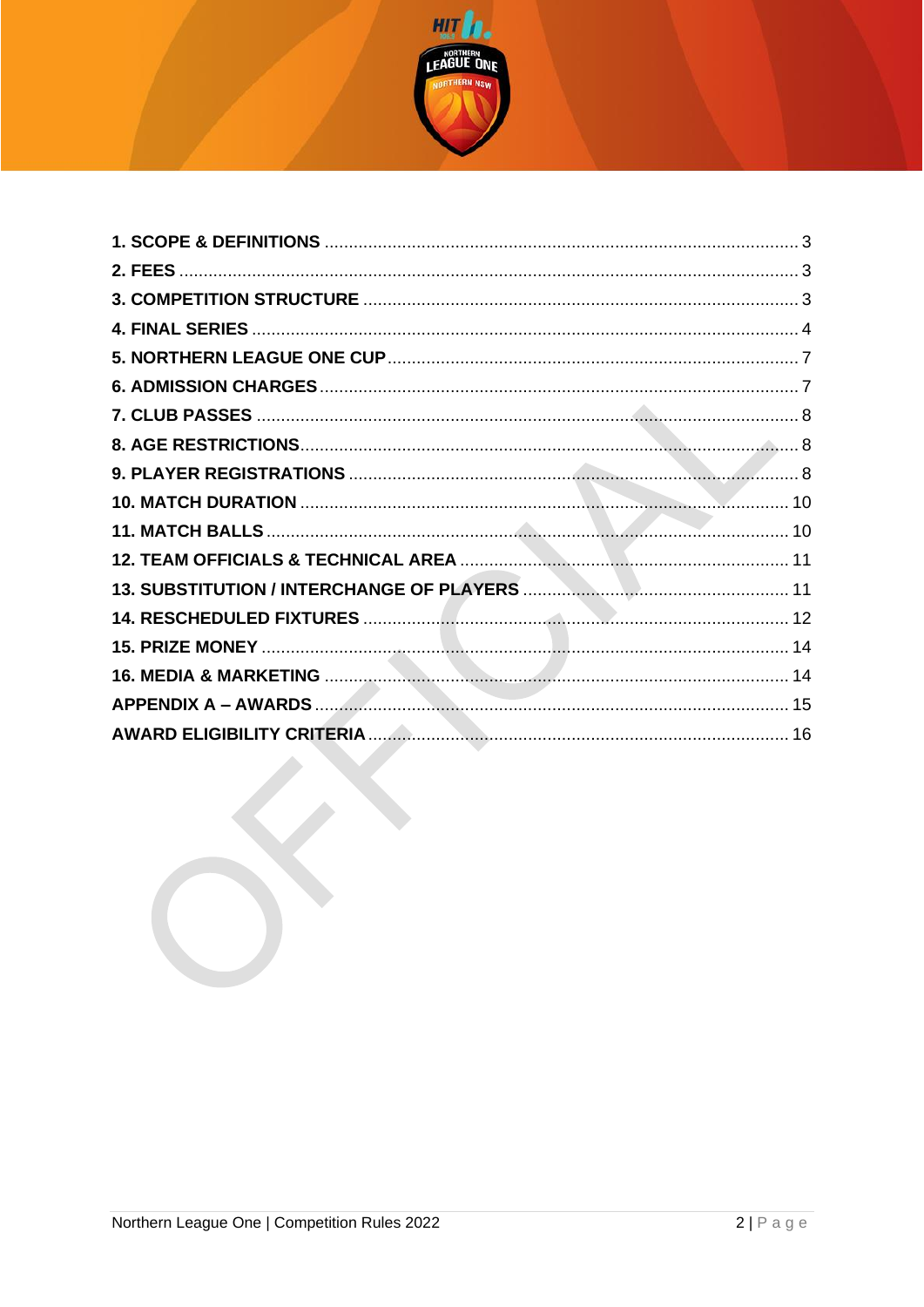

#### <span id="page-2-0"></span>**1. SCOPE & DEFINITIONS**

- **1.1.** The Northern League One 2022 Competition Rules are to be read in conjunction with Northern NSW Football 2022 Premier Competition Regulations.
- **1.2.** All definitions as outlined in the Northern NSW Football 2022 Premier Competition Regulations will apply in this document.

#### <span id="page-2-1"></span>**2. FEES**

**2.1.** Participation Fee

**(a)** The total Participation Fee is approximately \$33363.30, subject to Rule 2.1(c).

|       | <b>, o</b> , iiiu i oo iiiuidado tilo lollowiig.    |           |
|-------|-----------------------------------------------------|-----------|
|       | <b>Competition Fee</b>                              | \$7562.50 |
| (iii) | Contribution to Match Official Appointments Officer | \$770.00  |
| (iii) | Australia Cup Entry Fee                             | \$363.00  |
| (iv)  | <b>Disciplinary Levy</b>                            | \$1100.00 |
| (v)   | <b>Match Officials Fees</b>                         | \$9199.00 |
| vi)   | <b>Senior Player Registration Fees</b>              | \$8576.16 |
| vii)  | Junior Player Registration Fees                     | \$5792.64 |

**(b)** This Fee includes the following:

**(c)** The final confirmed amount will be based on the exact number of Player registrations undertaken by a Club throughout the season. This final adjustment, positive or negative, will be reflected in the 4<sup>th</sup> instalment noted in 2.1 (d) (iv).

**(d)** The Participation Fee will be paid over four instalments:

|       | Instalment 1 | \$8340.75 | Tuesday 15 <sup>th</sup> March    |
|-------|--------------|-----------|-----------------------------------|
| (ii)  | Instalment 2 | \$8340.75 | Friday 15 <sup>th</sup> April     |
| (iii) | Instalment 3 | \$8340.75 | Sunday 15 <sup>th</sup> May       |
| (iv)  | Instalment 4 | \$8341.05 | Wednesday 31 <sup>st</sup> August |

## <span id="page-2-2"></span>**3. COMPETITION STRUCTURE**

**3.1.** Each Club will be required to field and maintain the following Teams in Northern League One Competition:

**(a)** Senior Competition:

- **(i)** 1 st Grade;
- **(ii)** Reserve Grade;
- **(iii)** 18 Years.

**(b)** Youth Competition:

- **(i)** 16 Years;
- **(ii)** 15 Years;
- **(iii)** 14 Years;
- **(iv)** 13 Years.
- **3.2.** The Senior Competition is comprised of 10 Clubs and played on a home and away basis over 18 rounds.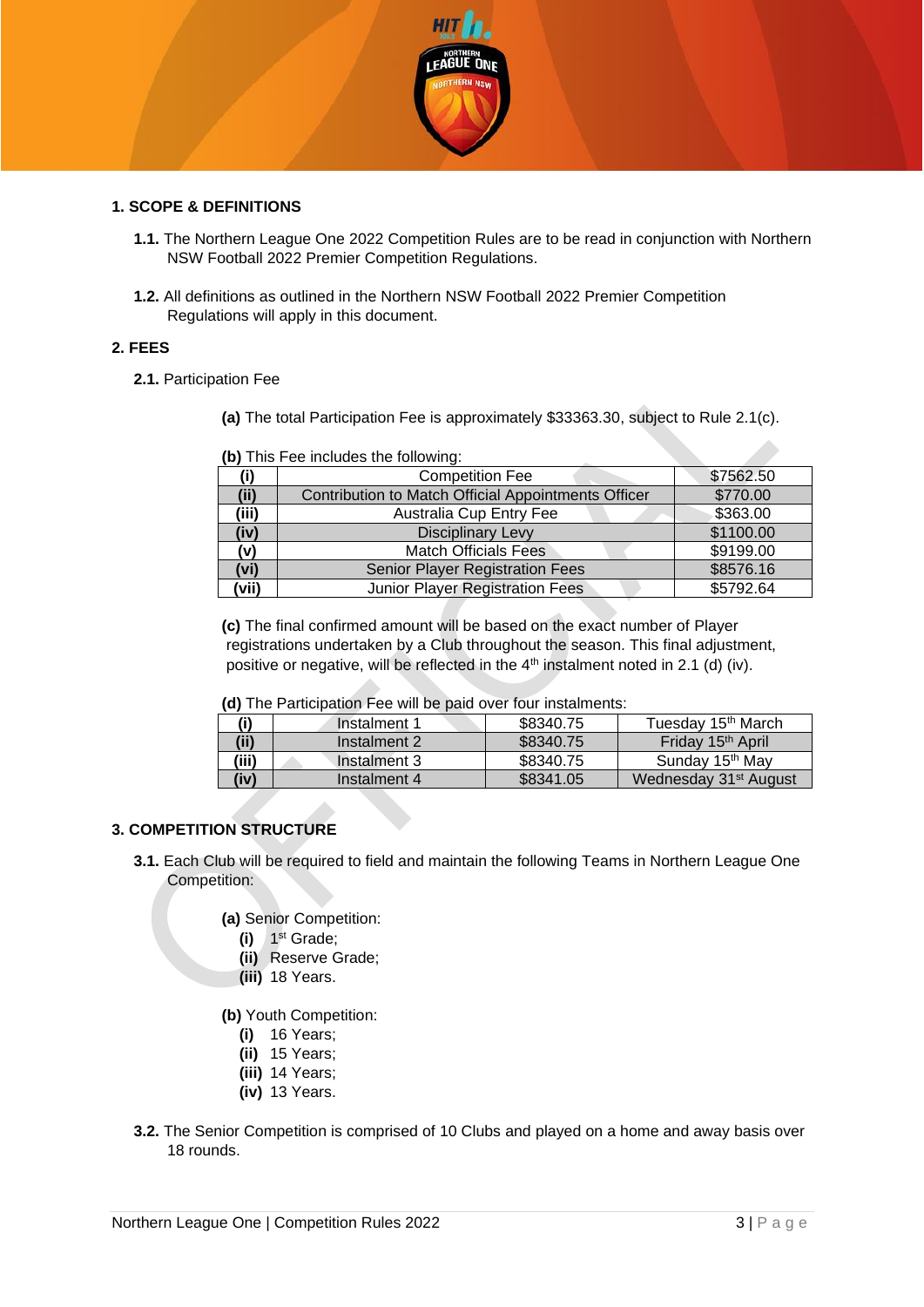

- **3.3.** The Youth Competition is comprised of 11 Clubs will be played on a home and away basis over 22 rounds
- **3.4.** Points will be awarded in accordance with the 2022 Premier Competition Regulations.

#### <span id="page-3-0"></span>**4. FINAL SERIES**

**4.1.** The senior Finals Series will be conducted under the following format:

| a) Finais Series Competition Fixtures: |                          |                             |                             |   |                             |  |
|----------------------------------------|--------------------------|-----------------------------|-----------------------------|---|-----------------------------|--|
|                                        | Week 1                   |                             |                             |   |                             |  |
| QF                                     | <b>Qualifying Final</b>  | 2 <sup>nd</sup> Placed Team |                             | v | 3rd Placed Team             |  |
|                                        |                          |                             | 4 <sup>th</sup> Placed Team | v | 5 <sup>th</sup> Placed Team |  |
| EF                                     | <b>Elimination Final</b> |                             | <b>Loser Eliminated</b>     |   |                             |  |
| <b>B1</b>                              | Bye                      | 1st Placed Team             |                             | v | Bye                         |  |
| Week 2                                 |                          |                             |                             |   |                             |  |
| <b>MSF1</b>                            | Major Semi-Final         | 1st Placed Team             |                             | v | Winner QF                   |  |
|                                        |                          | Loser QF                    |                             | v | Winner EF                   |  |
| <b>MSF2</b>                            | Minor Semi-Final         |                             | <b>Loser Eliminated</b>     |   |                             |  |
|                                        |                          | Week 3                      |                             |   |                             |  |
|                                        |                          | Loser MSF1                  |                             | v | Winner MSF2                 |  |
| РF                                     | <b>Preliminary Final</b> |                             | <b>Loser Eliminated</b>     |   |                             |  |
| Β2                                     | Bye                      | Winner MSF1                 |                             | v | Bye                         |  |
|                                        |                          | Week 4                      |                             |   |                             |  |
| GF                                     | <b>Grand Final</b>       | Winner MSF1                 |                             | v | Winner PF                   |  |

**(a)** Finale Series Competition Fixtures

**(b)** Weeks 1-3 finals host Venue is determined solely on the basis of first named 1<sup>st</sup> Grade Teams as outlined in Rule 4.1 (a).

**(c)** Reserve Grade and 18 Years Finals Series Matches will take place at the same Venue as their equivalent 1<sup>st</sup> Grade Competition Fixtures.

**(d)** The highest placed Team on the Official Points Table (1st Grade) reserves the right to nominate their preferred playing day.

**(e)** NNSWF reserves the right to schedule NL1 finals at their sole discretion, taking into account, all other Matches in Premier Competitions.

**(f)** If winners for the 1<sup>st</sup> Grade Finals Series Matches outlined in Rule 4.1 (a), Weeks 1-3 cannot be determined at the conclusion of normal time, then the following will occur immediately after the conclusion of the match:

- **(i)** Extra time of 2 equal periods of 15 minutes will be played in accordance with FIFA Law 8 for;
- **(ii)** If at the conclusion of both periods of extra time, a winner has not been determined, penalty kicks will be taken in accordance with FIFA Laws of the Game to determine a winner.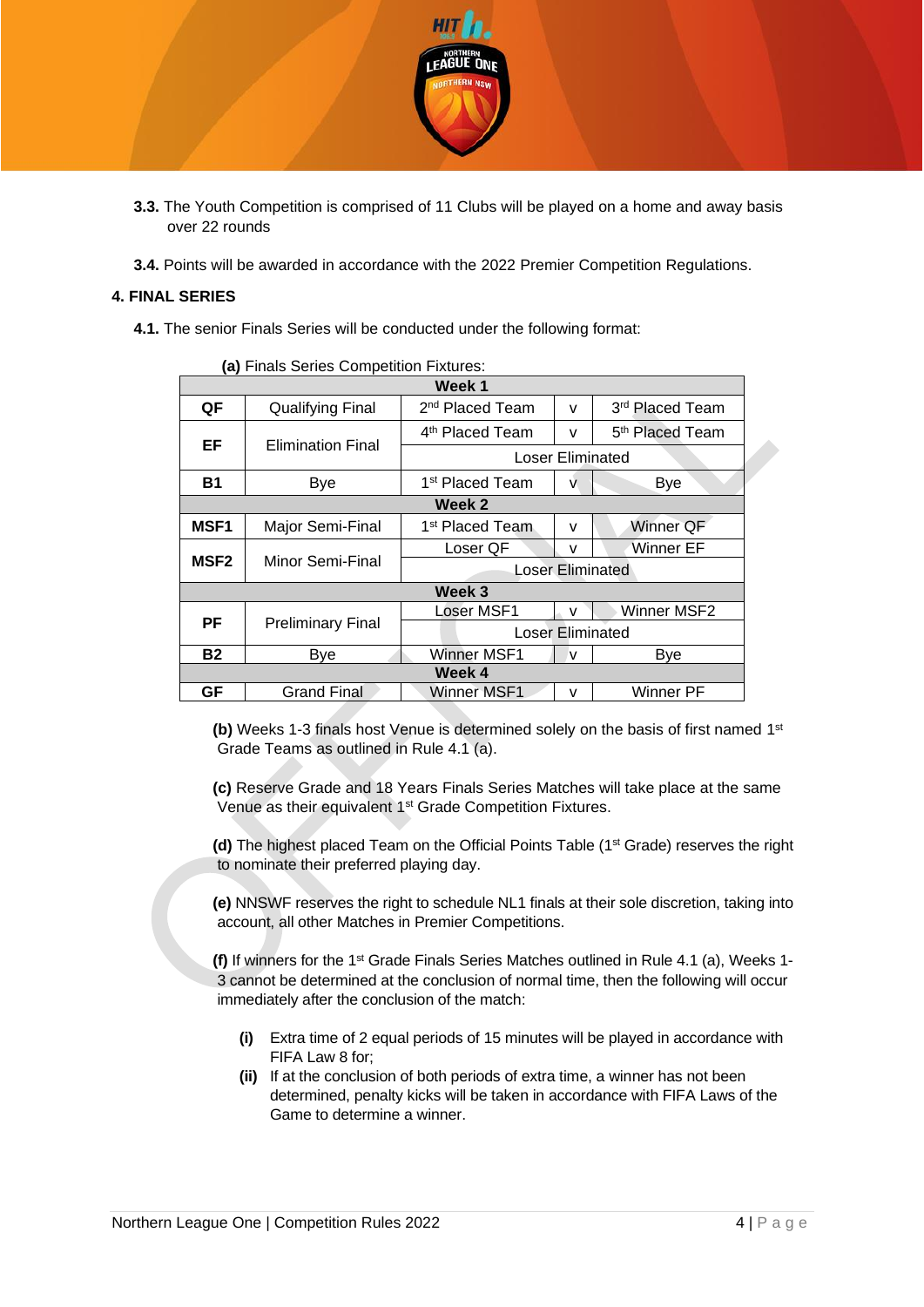

**(g)** If winners for the Reserve Grade and 18 Years Finals Series Matches outlined in Rule 4.1 (a), Weeks 1-3 cannot be determined at the conclusion of normal time, then the following will occur immediately after the conclusion of the match:

- **(i)** Penalty kicks will be taken in accordance with FIFA Laws of the Game to determine a winner;
- **(ii)** For the avoidance of doubt no extra time will be played in Reserve Grade and 18 Years Competition Fixtures for these Matches.

**(h)** For all Senior Grand Final matches outlined in 4.1 (a) Week 4, if a winner cannot be determined at the conclusion of normal time, then the following will occur immediately after the conclusion of the match:

- **(i)** For 1st Grade, extra time periods will be 2 equal periods of 15 minutes;
- **(ii)** For Reserve Grade and 18 Years, extra time periods will be 2 equal periods of 10 minutes;
- **(iii)** If at the conclusion of both periods of extra time, a winner has not been determined, penalty kicks will be taken in accordance with FIFA Laws of the Game to determine a winner.

**(i)** NNSWF will determine the Venue, kick-off time and playing date of all NL1 Grand Finals at its sole discretion.

#### **4.2.** Senior Finals Eligibility

**(a)** The grade a Player has played the highest percentage of their Matches in is the lowest grade in which they are eligible to participate in the Final's Series.

- **(i)** A Player is eligible to participate in the lowest grade they qualify for in accordance with 4.2 (a) and grades above.
- **(ii)** For the avoidance of doubt, percentage is calculated based on the number of individual games the Player has played, and not the number of games the Team has participated in.
- **(iii)** Should a player have played an equal percentage of their Matches in all grades they participated in, they will be considered eligible to participate in those grades.

**(b)** The highest grade in which a Player is named as a starting Player, will be considered to be the grade in which that Player has participated in for that round.

**(c)** Subject to any suspension and/or age eligibility a Player is eligible to participate in the grade they have qualified for and grades above.

**(d)** Club may seek special dispensation for the specialist position of goalkeeper. All requests will be considered on an individual basis by NNSWF.

**(e)** Should a Team be removed or withdrawn from a competition, NNSWF reserves the right to adjust finals eligibility requirements for remaining Clubs on the basis of a Player being eligible for the Team they have played the majority of matches for and the corresponding grades above.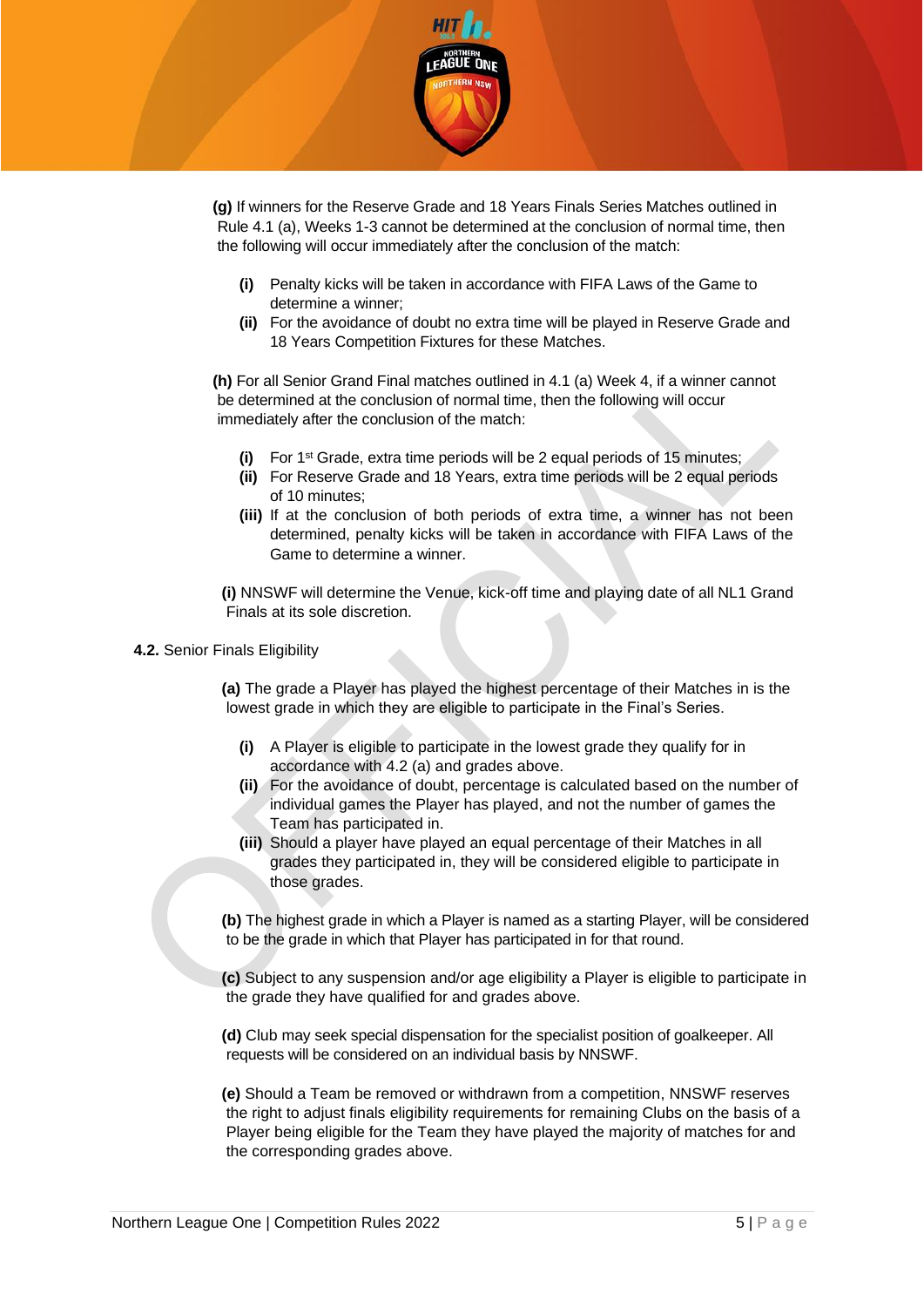

**4.3.** Youth Finals Series

|  | (a) Youth semi-finals will be fixtures as follows: |  |  |
|--|----------------------------------------------------|--|--|
|  |                                                    |  |  |

| Week 1   Semi-Final |                 |                                                                         |  |                                 |
|---------------------|-----------------|-------------------------------------------------------------------------|--|---------------------------------|
|                     | SF <sub>1</sub> | 1 <sup>st</sup> Placed Team                                             |  | V   4 <sup>th</sup> Placed Team |
| Loser Eliminated    |                 |                                                                         |  |                                 |
| (i)                 | SF <sub>2</sub> | $2nd$ Placed Team $\parallel$ V $\parallel$ 3 <sup>rd</sup> Placed Team |  |                                 |
|                     |                 | Loser Eliminated                                                        |  |                                 |

**(b)** The winner of both semi-final matches will advance to the Grand Final.

**(c)** If either match in Rule 4.3 (a) is drawn at full-time then the following will occur immediately after the conclusion of the semi-final:

- **(i)** Penalty kicks will be taken in accordance with FIFA Laws of the Game to determine grand final placing's;
- **(ii)** For the avoidance of no extra time will be played in Youth Semi-Finals.

**(d)** If at the conclusion of a Youth Grand Final Match the scores are level:

- **(i)** Extra time shall be played, 2 equal periods of 10 minutes will be permitted to find a winner. The conditions of FIFA Law 8 will apply;
- **(ii)** If scores are level at the conclusion of both periods of extra time, penalty kicks will be taken in accordance with the FIFA Laws of the Game, to determine the winner of the match.

**(e)** NNSWF will determine the Venues for all Youth Finals Series Matches.

**4.4.** Youth Finals Eligibility

**(a)** The grade a Player has played the highest percentage of their Matches in is the lowest grade in which they are eligible to participate in the Final's Series.

- **(i)** A Player is eligible to participate in the lowest grade they qualify for in accordance with 4.2 (a) and grades above.
- **(ii)** For the avoidance of doubt, percentage is calculated based on the number of individual games the Player has played, and not the number of games the Team has participated in.
- **(iii)** Should a player have played an equal percentage of their Matches in all grades they participated in, they will be considered eligible to participate in those grades.

**(b)** Subject to any suspension and/or age eligibility a Player is eligible to participate in the grade they have qualified for and grades above.

**(c)** Club may seek special dispensation for the specialist position of goalkeeper. All requests will be considered on an individual basis by NNSWF.

**(d)** Should a Team be removed or withdrawn from a competition, NNSWF reserves the right to adjust finals eligibility requirements for remaining Clubs on the basis of a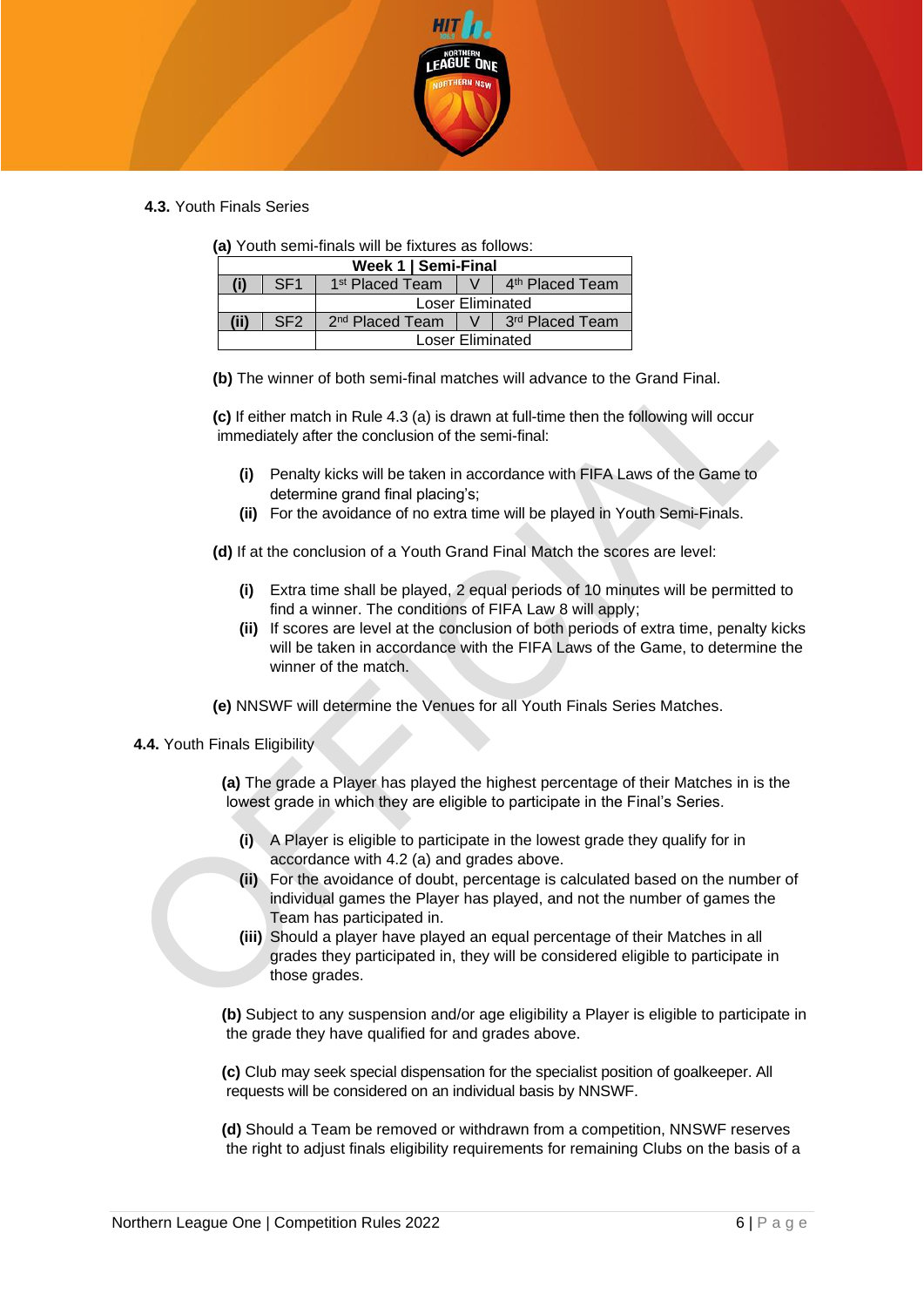

Player being eligible for the Team they have played the majority of matches for and the corresponding grades above.

#### <span id="page-6-0"></span>**5. NORTHERN LEAGUE ONE CUP**

- **5.1.** Clubs that field all required youth teams will be entered into the Northern League One Cup.
- **5.2.** The Northern League One Cup will be contested in:
	- **(a)** Under 13
	- **(b)** Under 14
	- **(c)** Under 15
- **5.3.** The format of the Northern League One Cup will be as follows:
	- **(a)** Clubs will be drawn into two groups based on Club Championship standings from season 2021 as follows:
		- **(i)** Group A: 1st Ranked, 3rd, 5th, 7th
		- **(ii)** Group B: 2nd Ranked, 4th, 6th, 8th
	- **(b)** Each team will play all other teams in their group once
	- **(c)** The winners of each group will meet in the Northern League One Cup Final

**(d)** The runners up will be play for 3rd / 4th position, and this will; be continued further down the ladder

**5.4.** All match details will be the same as outlined for Northern League One matches in this document with the following exceptions

> **(a)** All drawn matches in the group stage, will be decided on penalties in line with Rule 4.3 (c)

- **5.5.** Any final matches, including Northern League One Cup Final and playoffs will be subject to extra time in line with 4.3 (d)
- **5.6.** For the avoidance out doubt all player eligibility regulations set out for Northern League One matches apply to Northern League One Cup.

#### <span id="page-6-1"></span>**6. ADMISSION CHARGES**

**6.1.** Scheduled Fixture

**(a)** Senior Matches:

| יי    | Adults     | \$5.00             |
|-------|------------|--------------------|
| (ii)  | Concession | \$3.00             |
| (iii) | Vehicles   | ሶሳ<br>.00<br>- D∠. |

**(b)** Admission fees may only be charged for senior football.

- **(i)** In the event of youth Matches occurring on the same day at the same Venue as senior Matches, admission fees may only apply from half time in the youth Match immediately preceding the first senior match.
- **6.2.** Rescheduled Fixture

(a) Where a 1<sup>st</sup> Grade Team participates in a rescheduled Competition Fixture:

| $- - -$   | Adults     | JU.∪U |
|-----------|------------|-------|
| 7:IV<br>. | reion<br>. | m.    |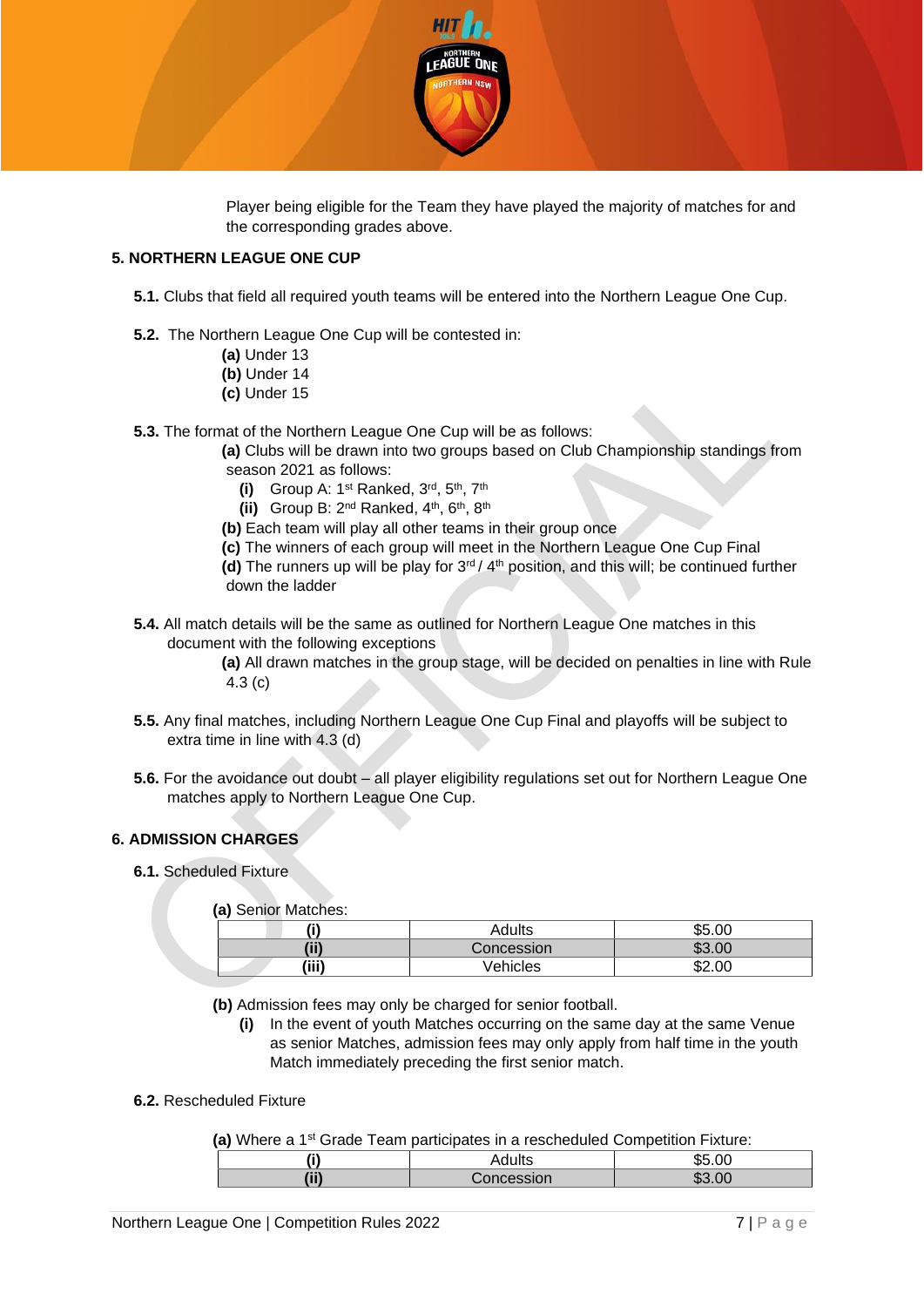

| (iii) | aes | m c<br>' ال<br>∕ ⊕<br>____ |
|-------|-----|----------------------------|

**(b)** Where only lower grades (more than 1 grade) participate in a rescheduled Competition Fixture:

| "     | Adults          | \$3.00   |
|-------|-----------------|----------|
| (ii)  | Concession      | .00<br>ጥ |
| (iii) | <b>Vehicles</b> | \$2.00   |

**(c)** No charge will apply where only 1 lower grade participates.

#### <span id="page-7-0"></span>**7. CLUB PASSES**

**7.1.** Each Club will be provided the following passes:

| - 1<br>a | ID        |    |
|----------|-----------|----|
|          | Committee |    |
| u        | Players   | cc |

**7.2.** Clubs are responsible for ensuring that all Club Associates adhere to the required terms and conditions noted on their specific pass.

#### <span id="page-7-1"></span>**8. AGE RESTRICTIONS**

- **8.1.** A Player's age is determined by the age they turn during that calendar year.
- **8.2.** 2022 Senior Grades

**(a)** Minimum age to play in Senior Grades is 15 years.

**(b)** All Clubs, are required to register and maintain a minimum of 7 Players born 2002 or later in their Reserve Grade Roster:

- **(i)** Players required in Rule 7.2 (b) cannot be listed on the Club's 18 Years Roster.
- **8.3.** 2022 Youth Grades:

**(a)** Players born 2008 and 2009 are permitted to play a maximum of 2 years above their actual age grade (subject to final series qualification)

**(b)** Players born 2007 and before, are permitted to play into any high age group, including senior grades an unlimited number of times (subject to final series qualification)

**8.4.** A Player registered in a 1<sup>st</sup> Grade Roster is not permitted to participate in a Youth Grade competition.

#### <span id="page-7-2"></span>**9. PLAYER REGISTRATIONS**

**9.1.** The maximum number of Players permitted to be registered per Club is:

| Seniors I | 55<br>1 <sup>st</sup> Grade, Reserve Grade and 18 Years |  |  |
|-----------|---------------------------------------------------------|--|--|
|           | Youth   13 Years, 14 Years, 15 Years and 16 Years   64  |  |  |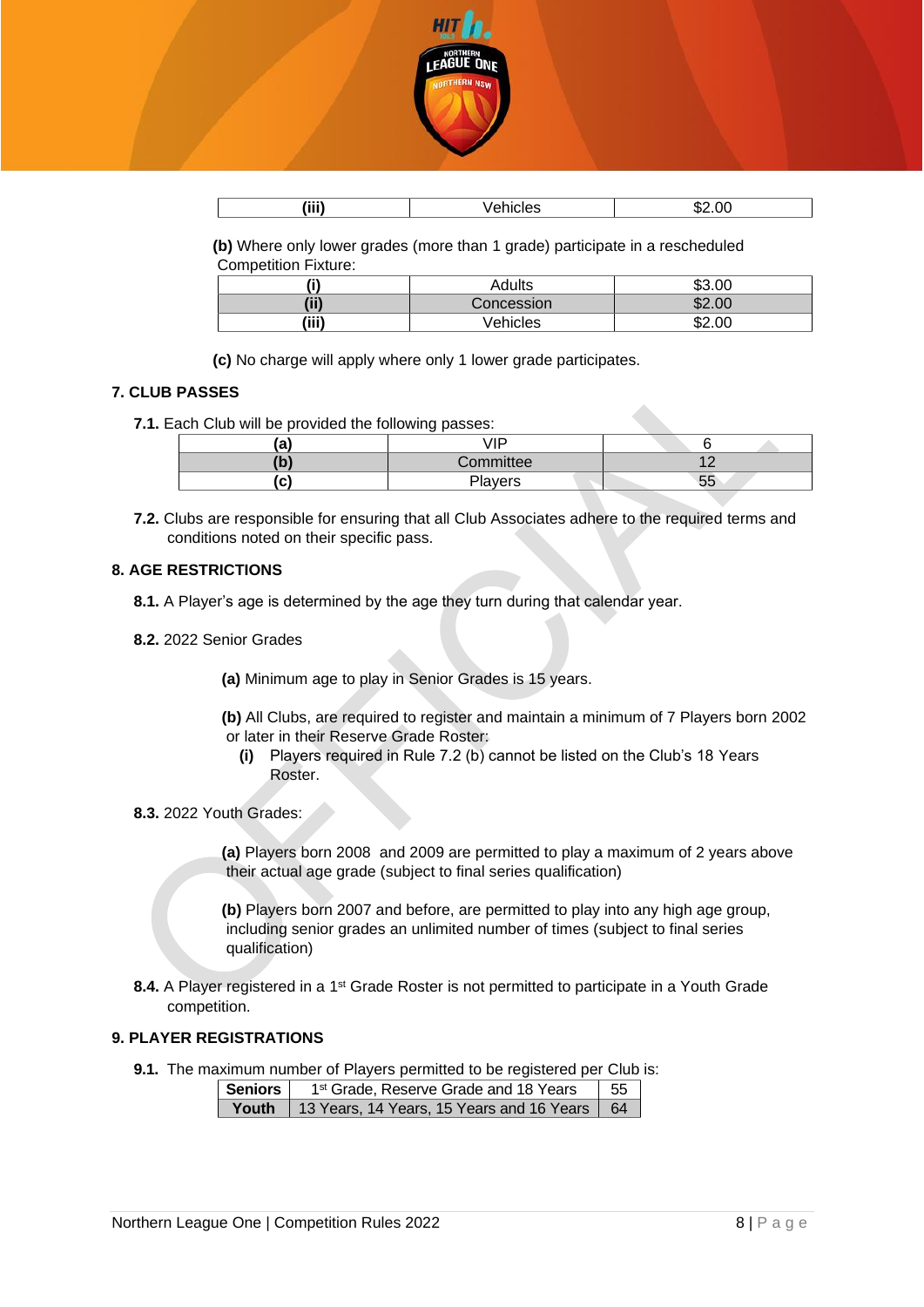

**9.1.** Youth Players

**(a)** Players who are born in 2011 will be consider eligible to participate in the 13 Years Competition Fixtures.

**(b)** Players who are born in 2010 will be consider eligible to participate in the 13 and/or 14 Years Competition Fixtures.

**9.2.** Player Eligibility Exemptions

**(a)** Players are not permitted to play down into an age group or grade lower than they are age eligible for with the exception of:

- **(i)** In the event of an injury or unavailability to a Goalkeeper and the subsequent goalkeeper from the age group or grade below is unable to participate, Clubs must complete and submit the following form [Eligibility Form](https://form.jotform.com/220327031254038) allowing for permission to play the Goalkeeper from the corresponding next age group or grade above.
- **(ii)** The [Eligibility Form](https://form.jotform.com/220327031254038) must be completed and submitted by a Club Executive or the Club Technical Director by or before 9am the next Business Day following the completion of the Match.
- **(iii)** Clubs are responsible for collecting and storing applicable evidence to support the usage of a Goalkeeper from the higher age group which may be requested by NNSWF.
- **(iv)** In the event a Player or Goalkeeper does not meet the above criteria, Clubs may apply in writing to NNSWF to request special exemption.
- **(v)** Should a Club be found guilty of the using a Goalkeeper from a higher grade to gain Sporting Advantage, which may include taking adequate steps in assembling their squads appropriately, they may be subject to NNSWF Premier Competition Regulation 7 and corresponding sanctions.
- **9.3.** Biological Maturity Process

**(a)** Clubs may seek dispensation (under Biological Maturation guidelines) for a maximum of 2 Players in each of the 13 Years, 14 Years and 15 Years. Clubs seeking dispensation must apply to NNSWF on the prescribed request form:

**(i)** <https://northernnswfootball.com.au/biological-maturation/>

**(b)** All Players applying for Biological Maturation exemption must attend a physical session with NNSWF Player Development staff before being approved.

**(c)** Biological Maturation approvals are at the sole discretion of the NNSWF and are not appealable.

**9.4.** Northern Inland Academy of Sport and Clubs may apply to NNSWF to register female Players in the 13's, 14's 15's and 16's NL1 Youth.

> **(a)** Approval to register is strictly at the absolute discretion of the NNSWF's Technical Department.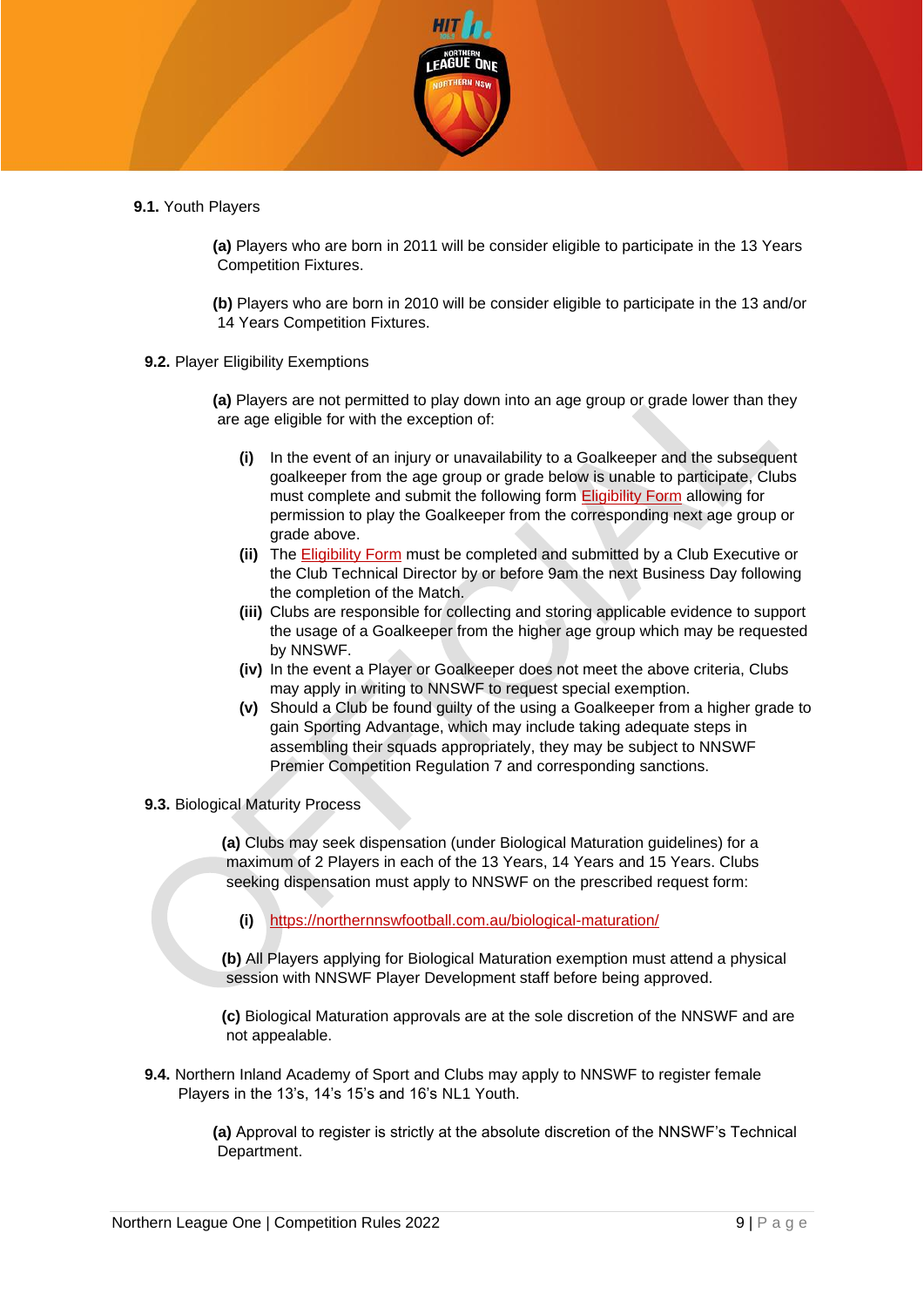

**(b)** A female Player may be registered and is eligible to participate in an age group up to 2 years below the Player's age.

**(c)** The above rule is subject to female Players who are up to and including 18 years of age.

**(d)** Application must be submitted via the following prescribed form:

**(i)** [Application for Female to Play in Youth Male Competition](https://form.jotform.com/220327779607867)

#### <span id="page-9-0"></span>**10. MATCH DURATION**

**10.1.** Each match shall consist of the following:

| <b>Competition</b>    | <b>Match Duration</b> | <b>Half-Time Interval</b>            |
|-----------------------|-----------------------|--------------------------------------|
| 1 <sup>st</sup> Grade | 2 x 45-minute halves  | 15 minutes (max)                     |
| <b>Reserve Grade</b>  | 2 x 40-minute halves  | 5 minutes (min.)   10 minutes (max.) |
| 18 Years              | 2 x 40-minute halves  | 5 minutes (min.)   10 minutes (max.) |
| 16 Years              | 2 x 40-minute halves  | 5 minutes (min.)   10 minutes (max.) |
| 15 Years              | 2 x 35-minute halves  | 5 minutes (min.)   10 minutes (max.) |
| 14 Years              | 2 x 35-minute halves  | 5 minutes (min.)   10 minutes (max.) |
| 13 Years              | 2 x 35-minute halves  | 5 minutes (min.)   10 minutes (max.) |

**10.2.** Additional time for injuries and stoppages in 1<sup>st</sup> Grade may be added at the discretion of the referee.

#### <span id="page-9-1"></span>**11. MATCH BALLS**

- **11.1.** Approved match balls must be used in all Northern League One Competition Fixtures.
- **11.2.** Adidas is the approved match ball for season 2022.

| <b>Competition</b>                      | <b>Match Ball Size</b> | <b>Match Ball Min. Quality</b>                         |
|-----------------------------------------|------------------------|--------------------------------------------------------|
| 1 <sup>st</sup> Grade                   | 5                      | Top of the range Adidas<br>(Context 21 Pro or similar) |
| <b>Reserve Grade</b><br><b>18 Years</b> | 5                      | Mid-range Adidas                                       |
| 16 Years<br>15 Years                    | 5                      | Mid-range Adidas                                       |
| 14 Years                                |                        |                                                        |
| 13 Years                                |                        | Mid-range Adidas                                       |

**11.3.** The following match ball sizes must be used: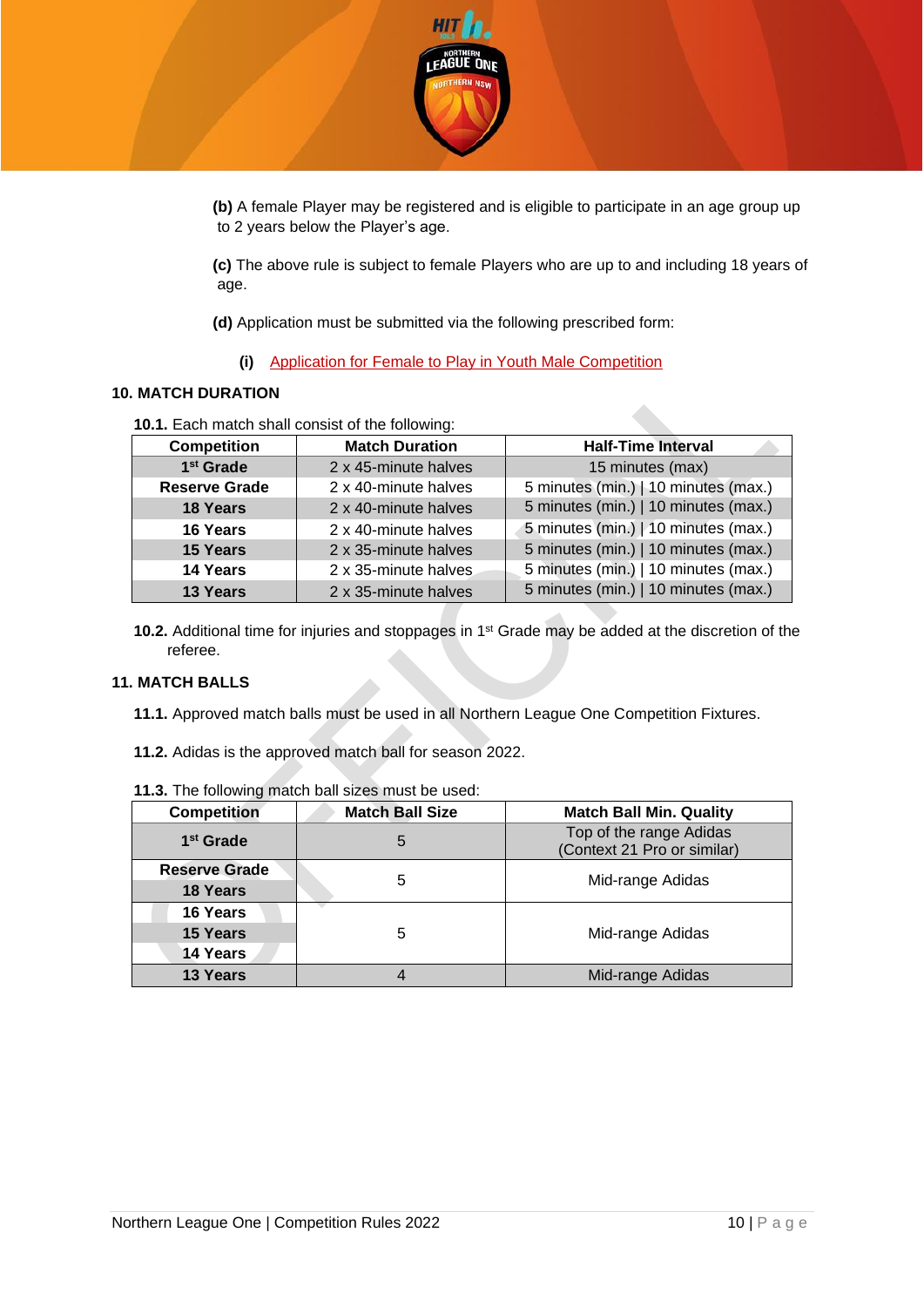

#### <span id="page-10-0"></span>**12. TEAM OFFICIALS & TECHNICAL AREA**

**12.1.** Clubs will be permitted to the following number of Team Officials, substitute and / or interchange Players within in the Technical Area during a fixture:

| <b>Competition</b>    | <b>Maximum Officials</b><br><b>Permitted</b> | <b>Maximum Players Permitted</b> |
|-----------------------|----------------------------------------------|----------------------------------|
| 1 <sup>st</sup> Grade |                                              | 7 Substitute Players             |
| <b>Reserve Grade</b>  |                                              | 5 Substitute Players             |
| <b>18 Years</b>       | 6 Registered Team Officials                  |                                  |
| 16 Years              |                                              |                                  |
| 15 Years              |                                              |                                  |
| 14 Years              |                                              | 5 Interchange Players            |
| 13 Years              |                                              |                                  |

- **12.2.** All Team Officials & Players must be eligible to participate in the Match and named accordingly on the Official Team Sheet.
- **12.3.** All registered Team Officials must display the NNSWF Accreditation Pass at all times.
- **12.4.** A Player of Team Official who has been expelled or is serving a suspension is not permitted to be in the Technical Area during a fixture in accordance with Regulation 37 of 2022 Premier Competition Regulations.

#### <span id="page-10-1"></span>**13. SUBSTITUTION / INTERCHANGE OF PLAYERS**

13.1. Substitution 1<sup>st</sup> Grade

**(a)** Each competing Team may name a maximum of 7 substitute Players on the Official Team Sheet and at its discretion use 5 substitutes during a Match, 1 of whom may be the Goalkeeper;

**(b)** To reduce disruption to the Match, each Team will have a maximum of 3 opportunities to make substitutions during the game; substitutions may also be made at half-time which does not count towards the maximum of 3 opportunities. If both teams make a substitution at the same time, this will count as 1 of the 3 opportunities for each team.

- **(i)** For Matches where Extra Time is required (Rule 4.1) each Team will have 1 additional opportunity to make a substitution
- **13.2.** Reserve Grade and 18 Years
	- **(a)** Each competing Team may name a maximum of 5 substitute Players on the Official Team Sheet and at its discretion use 5 substitutes during a Match, 1 of whom may be the Goalkeeper;

**(b)** To reduce disruption to the Match, each Team will have a maximum of 3 opportunities to make substitutions during the game; substitutions may also be made at half-time which does not count towards the maximum of 3 opportunities. If both teams make a substitution at the same time, this will count as 1 of the 3 opportunities for each team.

**(i)** For Matches where Extra Time is required (Rule 4.1) each Team will have 1 additional opportunity to make a substitution.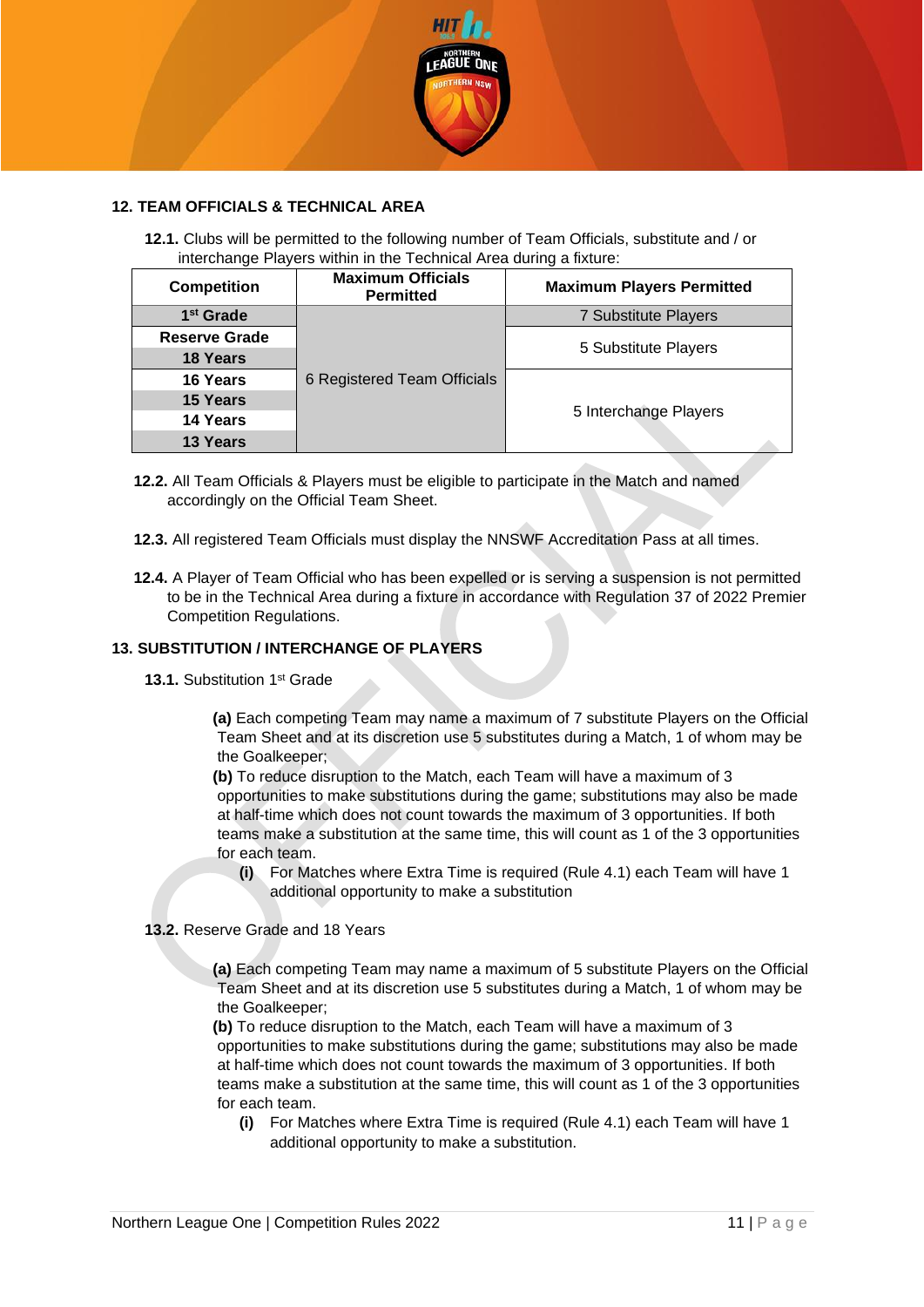

**13.3.** Interchange (Youth Grades)

**(a)** A Team is permitted to name a maximum of 5 interchange Players on the Team Sheet.

A Team will be permitted to make unlimited interchanges during each half and the half-time interval:

**13.4.** The interchange rule will apply for the following competitions:

- **(a)** 16 Years.
- **(b)** 15 Years.
- **(c)** 14 Years.
- **(d)** 13 Years.

#### <span id="page-11-0"></span>**14. RESCHEDULED FIXTURES**

**14.1.** Senior Competitions

**(a)** Senior Competition Fixtures postponed due to inclement weather, or any other causes will in the first instance be rescheduled to the next available catch-up round, with preference given to matchdays where multiple grades have been postponed.

**(b)** Should there be no available catch-up rounds, the matches will be replayed the second week after the postponement as follows with due consideration given to previously scheduled Competition Fixtures:

| 1st            | Wednesday | 7:00 <sub>pm</sub> |
|----------------|-----------|--------------------|
| Grade          |           |                    |
| 18             | Tuesday   | 6:15pm             |
| Years          |           |                    |
| <b>Reserve</b> | Tuesday   | 8:00pm             |
| Grade          |           |                    |
|                |           |                    |

**(c)** NNSWF reserves the right at its absolute discretion to consider all available options to ensure that as many fixtures as possible are played during a period of inclement weather or postponements, and where any fixture may have a bearing on a final's series position all endeavours will be made to reschedule fixture.

**14.2.** Youth Fixtures Involving Regional Teams

**(a)** Youth Competition Fixtures postponed due to inclement weather, or any other causes will in the first instance be rescheduled to the next available catch-up round, with preference given to matchdays where either multiple grades have been postponed or, for matches involving regional based teams (Northern Inland Academy of Sport).

- **(i)** NNSWF reserves the right to revert scheduled Competition Fixtures from catch-up rounds to mid-week in accordance with 14.2 (b) where metropolitan based Teams were scheduled in the event a regional based Team can participate in rescheduled Competition Fixtures against a metropolitan Team.
- **(ii)** Adjustments to catch-up round scheduling, including prioritising regional based Teams over metropolitan v metropolitan rescheduled Competition Fixtures shall only be permitted where the rescheduled Competition Fixture is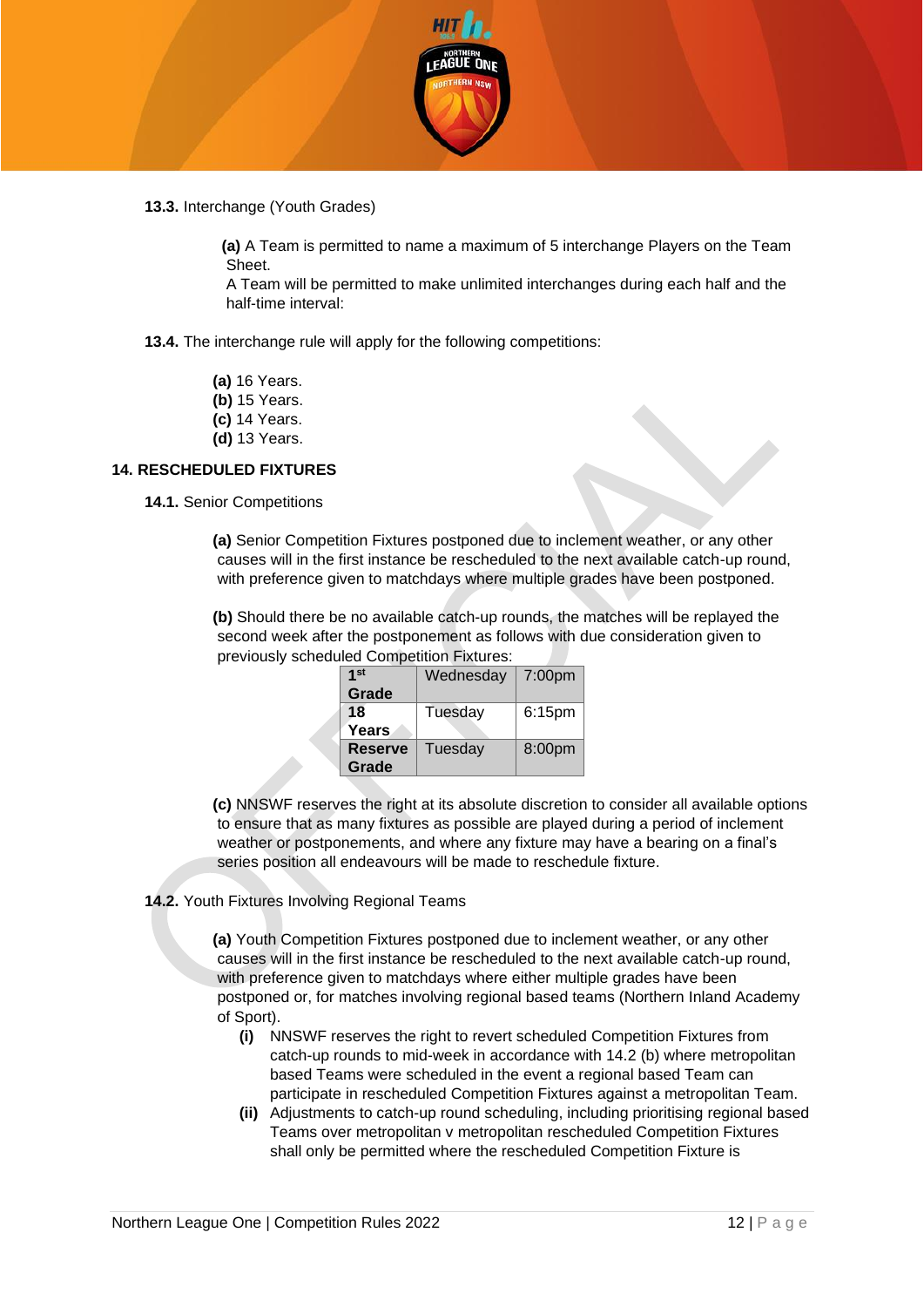

confirmed in advance of 10 Business Days prior to existing rescheduled Competition Fixtures.

- **(iii)** In the event of no available catch-up rounds for regional based Teams, both Clubs can agree to an alternate date which may include a double header weekend within a 10 Business Day period following the postponement of the Competition Fixture(s).
- **(iv)** Should both Clubs fail to agree on a date within this period the result of the Matches concerned will be recorded as nil all draw (0-0).
- **14.3.** Youth Fixtures Excluding Regional Teams

**(a)** Should there be no available catch-up rounds, the matches will be replayed the within the following options after the postponement as follows with due consideration given to previously scheduled Competition Fixtures (excluding Matches involving Northern Inland Academy of Sport):

| 13 Years | Tuesday of the second week<br>following postponement  | 6:00pm             |
|----------|-------------------------------------------------------|--------------------|
| 14 Years | Tuesday of the second week<br>following postponement  | 7:40pm             |
| 15 Years | Thursday of the second week<br>following postponement | 6:00 <sub>pm</sub> |
| 16 Years | Thursday of the second week<br>following postponement | 7:40pm             |

**(i)** Where no senior fixtures have been scheduled

**(ii)** Where existing senior fixtures have been scheduled

| 13 Years | Tuesday of the third week<br>following postponement  | 6:00pm |
|----------|------------------------------------------------------|--------|
| 14 Years | Tuesday of the third week<br>following postponement  | 7:40pm |
| 15 Years | Thursday of the third week<br>following postponement | 6:00pm |
| 16 Years | Thursday of the third week<br>following postponement | 7:40pm |

**(iii)** In the event the Home or Host Club's ground is not available within the available period and existing or prioritised Senior Competition Fixtures have not been scheduled at the Venue the Away Club will be afforded the opportunity to host the postponed Competition Fixture(s).

**(b)** NNSWF reserves the right at its absolute discretion to consider all available options to ensure that as many fixtures as possible are played during a period of inclement weather or postponements, and where any fixture may have a bearing on a final's series position all endeavours will be made to reschedule fixture.

- **14.4.** Should inclement weather persist and cause the postponement of rescheduled fixtures, NNSWF will liaise with the home Club to determine new fixture dates.
- **14.5.** The availability of Players or Team Officials will not be taken into consideration when determining rescheduled fixtures.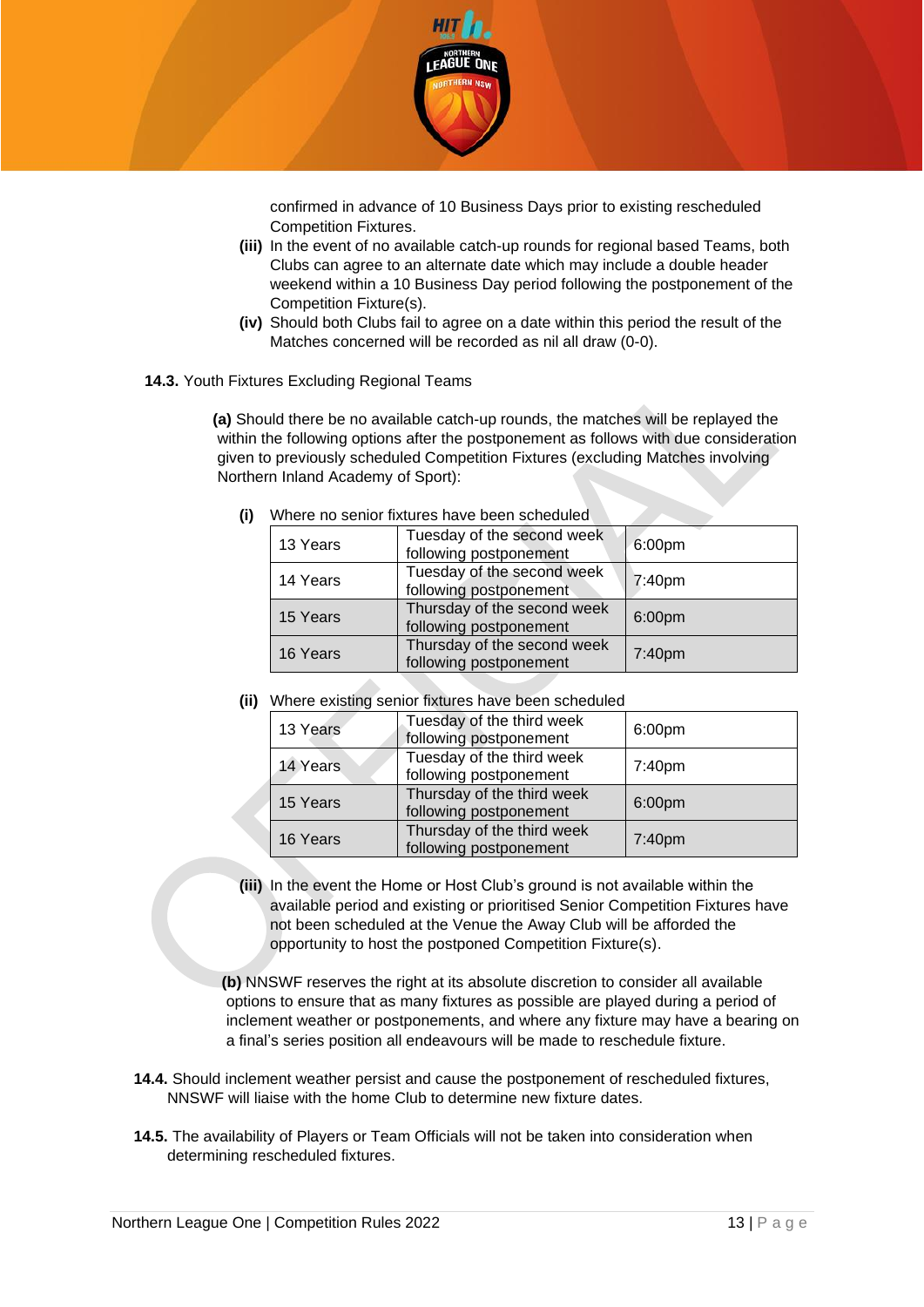

#### <span id="page-13-0"></span>**15. PRIZE MONEY**

**15.1.** Prize money shall be awarded in accordance with the following table:

| 1 <sup>st</sup> Grade Premiers            | \$5 000.00                     |
|-------------------------------------------|--------------------------------|
| 1 <sup>st</sup> Grade Second Place        | \$1 500.00                     |
| 1 <sup>st</sup> Grade Grand Final Winners | \$2 000.00                     |
| 1 <sup>st</sup> Grade Grand Finalists     | \$1 000.00                     |
| Club Championship                         | \$1 500.00                     |
| Club of the Year                          | \$1 000.00 First Touch Voucher |

#### <span id="page-13-1"></span>**16. MEDIA & MARKETING**

- **16.1.** Clubs will be required to actively operate Social Media accounts that are up to date, relevant and provide information to their members in accordance with NNSWF's Social Media Policy.
- **16.2.** Clubs may be required to erect NL1 sponsorship banners within their venue. NNSWF will advise Clubs of requirements prior to the commencement of the Competition Season.
- **16.3.** Clubs who fail to adhere to this rule will be subject to a fine in accordance with Appendix A of the 2022 Premier Competitions Regulations.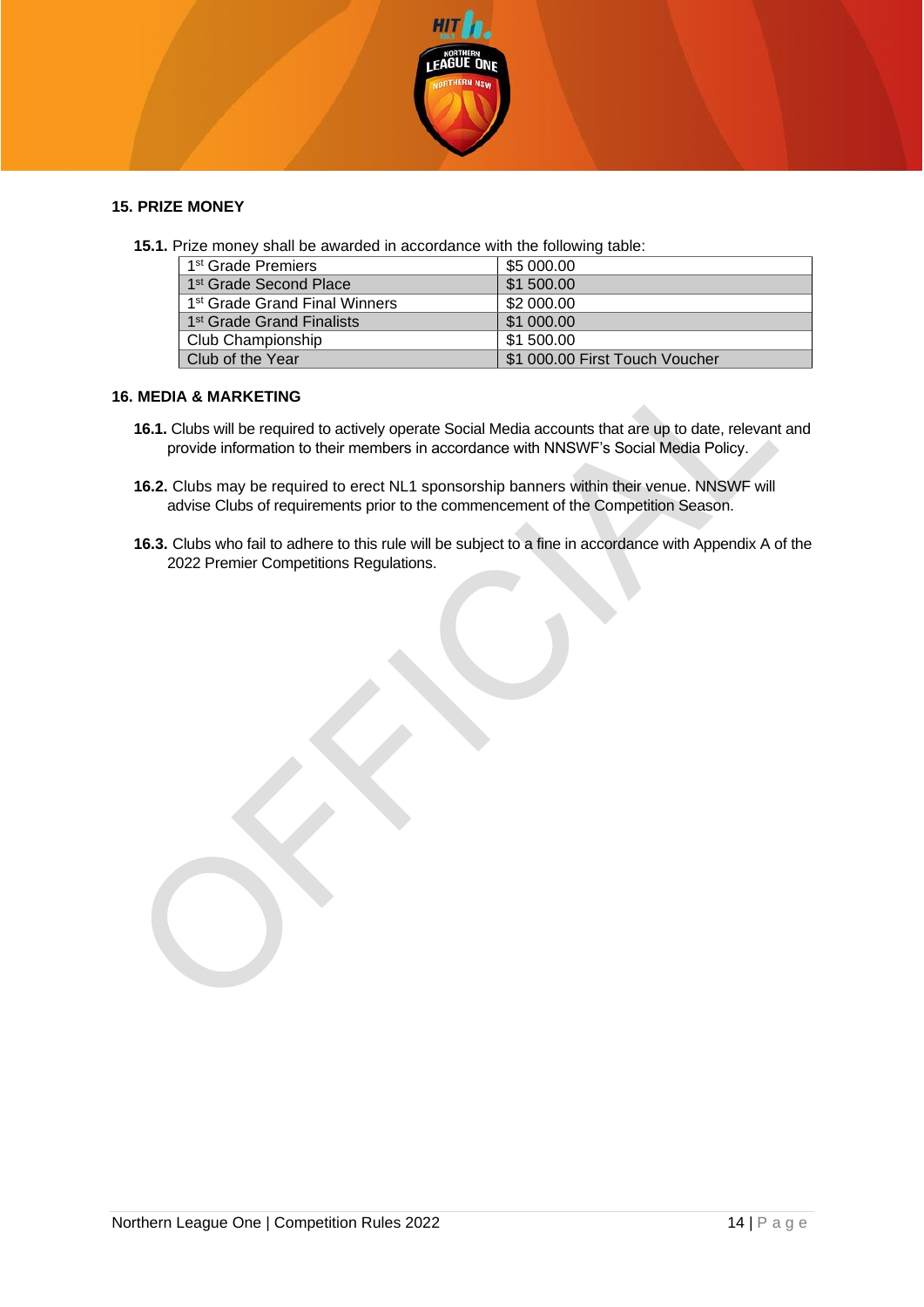

## <span id="page-14-0"></span>**APPENDIX A – AWARDS**

The following awards shall be presented to eligible recipients at the annual NNSWF Awards Night.

| Award<br>Criteria / System   |                                                   | <b>Method</b>                                                                                                                                                                                                                 |
|------------------------------|---------------------------------------------------|-------------------------------------------------------------------------------------------------------------------------------------------------------------------------------------------------------------------------------|
| Player of the Year *         | Ongoing 3-2-1 Vote System                         | Voted by Match Officials of<br>each Premiership fixture.                                                                                                                                                                      |
| <b>Players Player Award*</b> | 1 off singular Vote System                        | Following the completion of the<br>Premiership each Player on the<br>respective 1 <sup>st</sup> Grade Roster will<br>vote for the player they believe<br>is the best in the league.                                           |
| <b>Media Award *</b>         | 1 off 3-2-1 Vote System                           | Following the completion of the<br>Premiership selected media<br>who have actively covered the<br>league will vote for the best<br>player in the league.                                                                      |
| Goalkeeper of the Year *     | 1 off 3-2-1 Vote System                           | 1 <sup>st</sup> Grade Head Coaches vote<br>at the conclusion of the<br>Premiership season.                                                                                                                                    |
| Young Player of the Year *   | Highest eligible vote getter                      | Highest vote getter in the<br>Player of the Year tally who is<br>21 or younger. In the event this<br>player has won the Player of<br>the Year the next highest vote<br>getter within the criteria would<br>receive the award. |
| Coach of the Year *          | 1 off 3-2-1 Vote System                           | 1 <sup>st</sup> Grade Head Coaches vote<br>at the conclusion of the<br>Premiership season.                                                                                                                                    |
| <b>Fair Play Award</b>       | <b>Scaled Disciplinary</b><br>Infringement System | Awarded to the Club with the<br>best disciplinary record<br>throughout the Premiership<br>season considering yellow / red<br>card infringements & Code of<br>Conduct offences across all<br><b>Competition Grades.</b>        |
| Golden Boot *                |                                                   | Highest goal scorer during the<br>Premiership season.                                                                                                                                                                         |
| <b>Club of the Year</b>      | <b>NNSWF Reporting System</b>                     | <b>Based on Club reporting</b><br>system data.                                                                                                                                                                                |

#### **\*1st Grade only.**

(A) Clubs who fail to submit votes may be subject to financial sanctions in accordance with the NNSWF Competition Regulations Appendix A.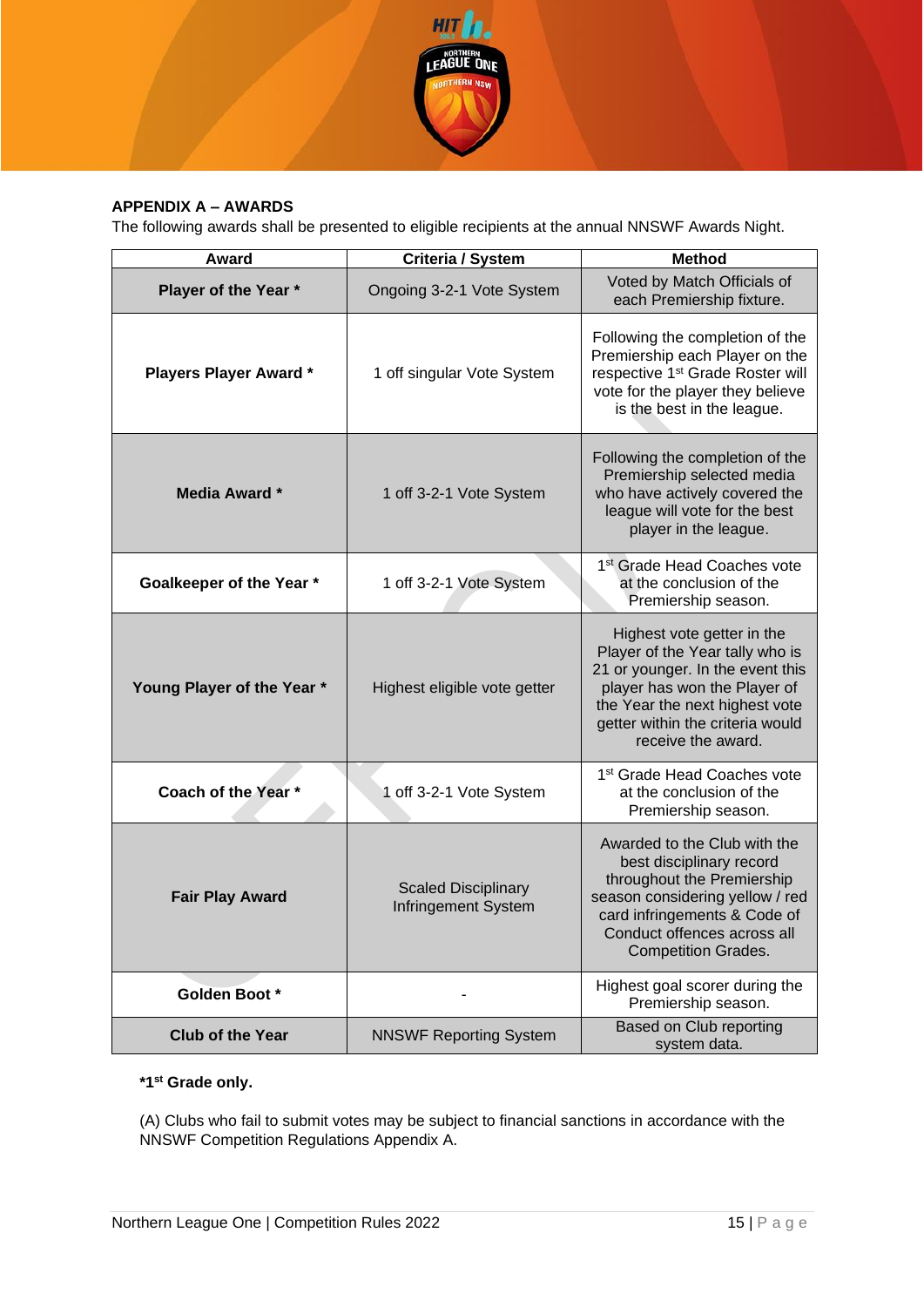

#### <span id="page-15-0"></span>**AWARD ELIGIBILITY CRITERIA**

**(1)** A Player or Team Official is ineligible to win the following awards if the Player / Team Official is:

- **(A)** suspended as a result of receiving a Direct Red Card in Match;
- **(B)** suspended as a result of a determination of a body under the Disciplinary Regulations;
- **(C)** convicted of an anti-doping offence;
- **(D)** found guilty of serious misconduct as determined by FA; and/or

**(E)** found guilty of breaching an FA Statute and NNSWF determines that as a result of such breach the Player is ineligible to win any of the aforementioned awards.

**(2)** Player / Team Official ineligibility only applies to the following categories:

**(A)** Player of the Year;

**(B)** Young Player of the Year;

**(C)** Coach of the Year.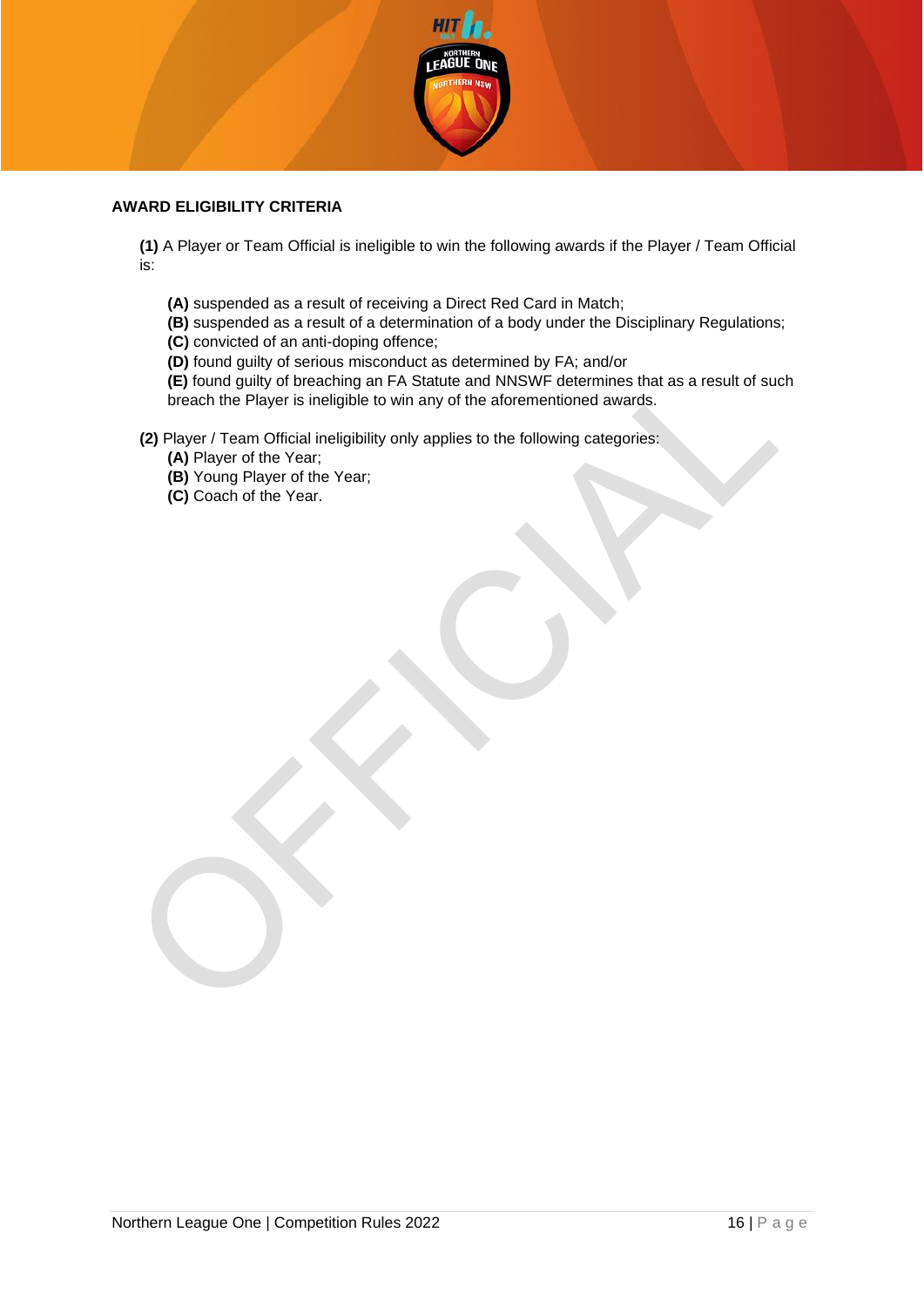

#### **NORTHERN LEAGUE ONE YOUTH CUP**

The following provisions are applicable to the 2022 Northern League One Youth Cup in conjunction with the NNSWF Premier Competition Regulations and Northern League One Competition Rules (section 5).

**(1)** Clubs who have all 4 Youth Teams shall participate in the Northern League One Youth Cup as follows.

**(a)** Matches shall be completed across the 13 Years, 14 Years and 15 Years.

**(b)** 2 separate groups have been created, seeded based on club championship results in  $2021$ 

| <b>Group A</b>                                            | <b>Group B</b>                         |  |
|-----------------------------------------------------------|----------------------------------------|--|
| Cessnock City FC, New Lambton FC,                         | Belmont Swansea United FC, Kahibah FC, |  |
| Thornton Redbacks FC, West Wallsend SFC                   | South Cardiff FC                       |  |
| *Group A teams will play 1 extra match in the group stage |                                        |  |

**(c)** 16 Years will not participate in the Northern League One Cup.

**(2)** Each Club will play each other Club in their group once, in the 13 Years, 14 Years, and 15 Years age groups.

**(3)** The winners of each group will play each other for the Northern League One Cup, whilst runners up in each group will play for 3<sup>rd</sup>/4<sup>th</sup> playoff, and 3<sup>rd</sup> place teams play for 5<sup>th</sup>/6<sup>th</sup> playoff.

| Group A 1 <sup>st</sup> Place | Group B 1 <sup>st</sup> Place |
|-------------------------------|-------------------------------|
| Group A 2 <sup>nd</sup> Place | Group B 2 <sup>nd</sup> Place |
| Group A 3 <sup>rd</sup> Place | Group B 3rd Place             |

**(4)** Rankings within each group shall be in accordance with the NNSWF Premier Competition Regulations.

**(5)** Competition Fixtures and results are available via the following links:

| <b>Group A</b>          | <b>Group B</b>      |
|-------------------------|---------------------|
| NL1 Youth Cup - U13     | NL1 Youth Cup - U13 |
| NL1 Youth Cup - U14     | NL1 Youth Cup - U14 |
| $NL1$ Youth Cup $- U15$ | NL1 Youth Cup - U15 |

**(6)** Yellow Card accumulation shall be treated separately to Premiership Northern League One Youth Competition Fixtures.

**(a)** A Player or Team Official who accumulates 3 Yellow Cards throughout the Northern League One Youth Cup will be required to serve a 1 Match suspension in the next Northern League One Youth Cup Match.